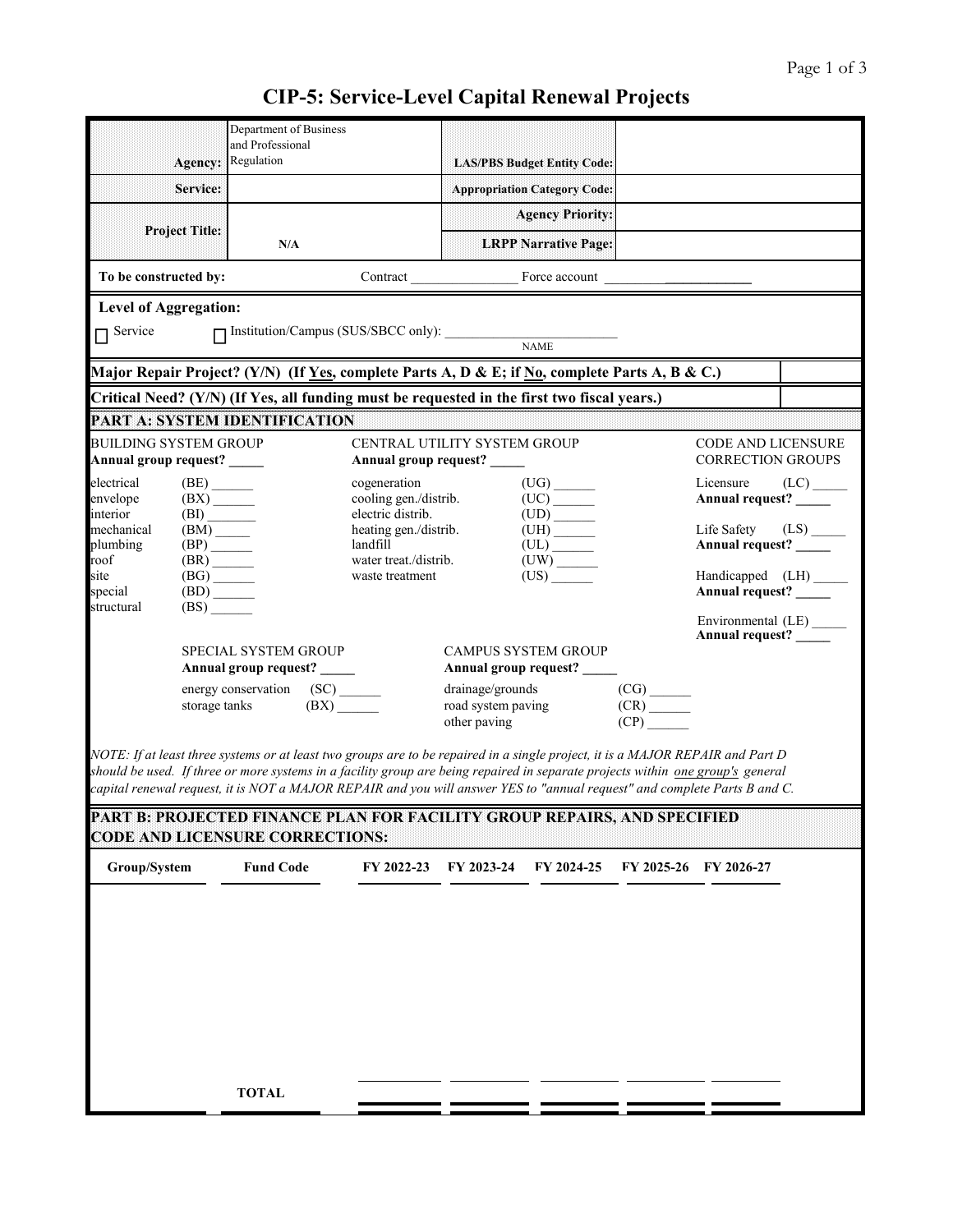## **CIP-5: Service-Level Capital Renewal Projects**

|                                                                |                         | PART C: SCHEDULE OF FACILITY GROUP REPAIRS, OR SPECIFIED CODE AND LICENSURE<br><b>CORRECTIONS, AND COMPONENT FINANCING:</b>                |            |                                                                      |                                                |           |                     |
|----------------------------------------------------------------|-------------------------|--------------------------------------------------------------------------------------------------------------------------------------------|------------|----------------------------------------------------------------------|------------------------------------------------|-----------|---------------------|
| Project<br><b>Description</b>                                  | <b>DMS</b><br>$Bldg$ .# | Critical<br>Routine                                                                                                                        |            |                                                                      | FY 2022-23 FY 2023-24 FY 2024-25               |           | Y 2025-26 Y 2026-27 |
|                                                                |                         |                                                                                                                                            |            |                                                                      |                                                |           |                     |
|                                                                |                         | <b>PART D: SC IEDUL OF MAJOR</b><br><b>BUILDING / FACILITY IDENTIFICATION / DESCRIPTION</b><br>DMS BLDG NO. __________ ADDRESS / LOCATION_ |            |                                                                      | <b>AIRS AND OMPONET FINANCIN : WE</b>          | COUNTY    |                     |
|                                                                |                         | LRPP NARRATIVE PAGE ON WHICH PROJECT IS DESCRIBED                                                                                          |            |                                                                      |                                                |           |                     |
| <b>Schedule of Project Components</b><br>(Component/Fund Code) |                         | FY 2022-23<br>FY 2022-23                                                                                                                   | FY 2023-24 | <b>Estimated Expenditures</b><br>FY 2024-25<br>FY 2023-24 FY 2024-25 | FY 2025-26 FY 2026-27<br>FY 2025-26 FY 2026-27 |           |                     |
|                                                                |                         |                                                                                                                                            |            |                                                                      |                                                |           |                     |
|                                                                |                         |                                                                                                                                            |            |                                                                      |                                                |           |                     |
| Total: All Costs by Fund Code                                  |                         | <b>Fund Code</b>                                                                                                                           | FY 2022-23 | FY 2023-24                                                           | Y 2024-25                                      | Y 2025-26 | Y 2026-27           |
|                                                                |                         | <b>TOTAL</b>                                                                                                                               |            |                                                                      |                                                |           |                     |